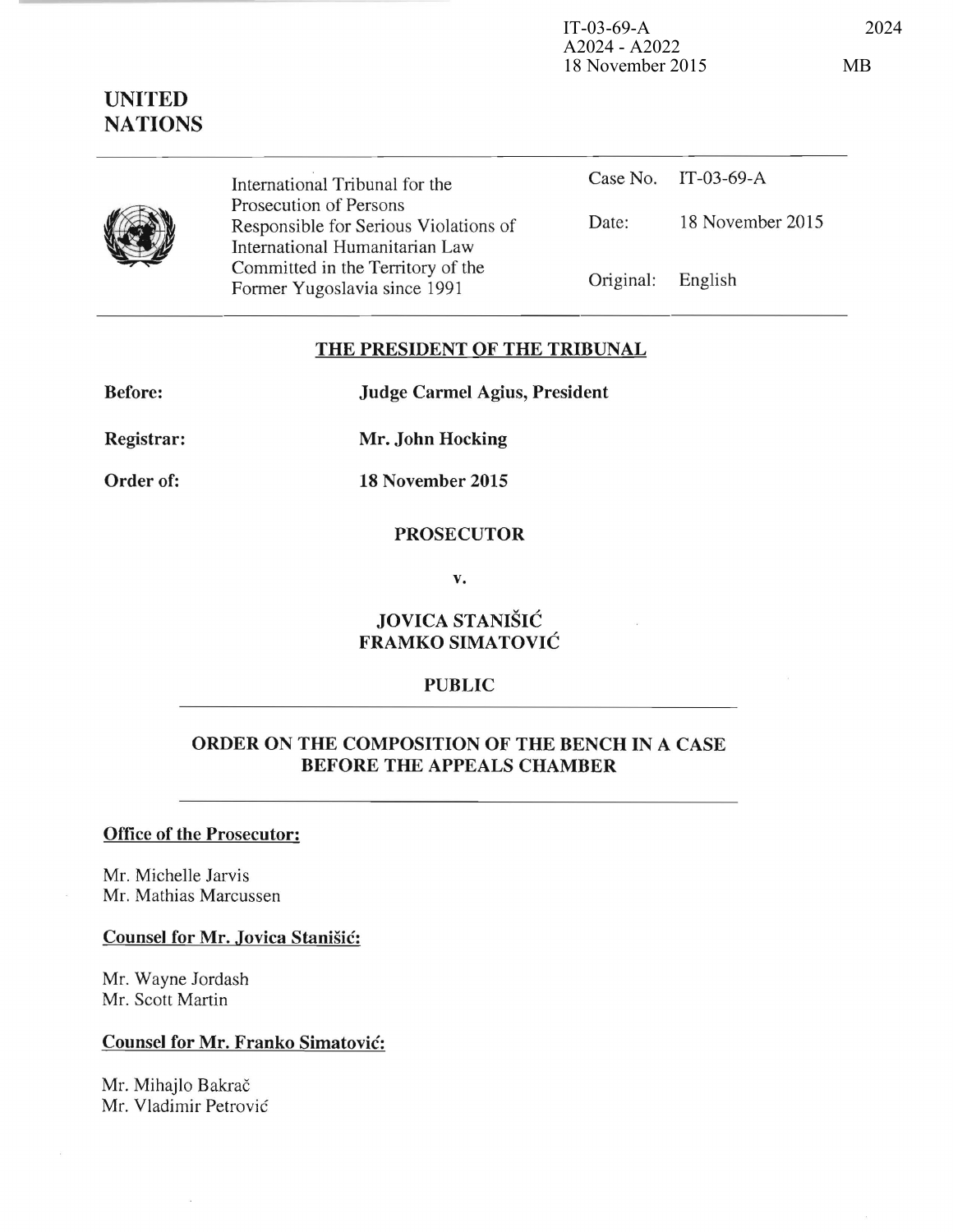I, CARMEL AGIUS, President of the International Tribunal for the Prosecution of Responsible for Serious Violations of International Humanitarian Law Committed in Territory of the former Yugoslavia since 1991 ("Tribunal");

NOTING the "Order Assigning Judges to a Case Before the Appeals Chamber", filed on 3 July 2013;

NOTING the "Order Replacing a Judge in a Case Before the Appeals Chamber", filed on 16 December 201

NOTING the "Order Replacing a Judge in a Case Before the Appeals Chamber", filed on 28 November 2014;

**NOTING** that Rule  $19(A)$  of the Rules of Procedure and Evidence of the Tribunal President to coordinate the work

**CONSIDERING** the appeal management and case distribution needs of the Tribunal;

**CONSIDERING** the composition of the Appeals Chamber of the Tribunal as set out in document IT/263/Rev. 9, issued on 17 November 2015;

**CONSIDERING** the Scheduling Order for Pronouncement of Judgement was issued by Judge Fausto Pocar on 3 November 2015 scheduling the delivery of Judgement for Tuesday, 15 December 2015 at 3:00 p.m. in Courtroom 1;

**CONSIDERING** the need to take all possible measures to expeditiously complete the remaining cases of the Tribunal; $<sup>1</sup>$ </sup>

**CONSIDERING** Articles 12 and 14 of the Statute of the Tribunal and that a change to the of the composition of this Appeals Chamber bench, in accordance with Article 14(2) of the Statute which states that the President shall preside over the Appeals Chamber proceedings, may impact on the efficient and expeditious rendering of the Judgement in this case;